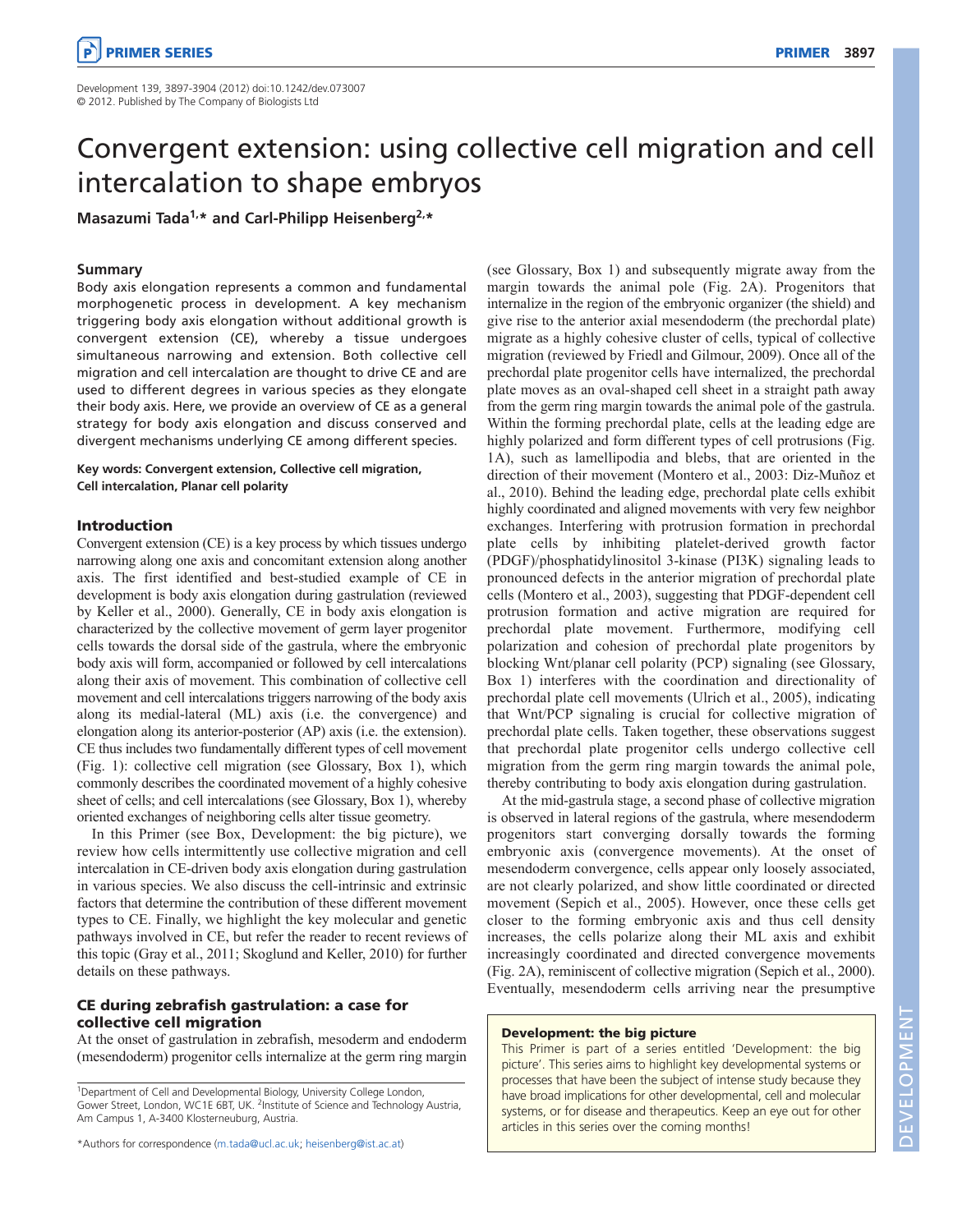

**Fig. 1. CE includes two different types of cell movement.** (**A**) In collective migration, cells migrate as a cohesive sheet and do not exchange neighbors. The cells at the leading edge are highly polarized and produce different types of protrusions, such as lamellipodia and blebs (red), than the cells located behind the leading edge (orange). Red arrow indicates the direction of collective cell movement. (**B**) In medial-lateral cell intercalation, cells orient with the lamellipodia on their medial and lateral ends, intercalate, and then redistribute their positions in the anterior-posterior axis of the tissue. The red arrows indicate directions of cell movement. A, anterior; P, posterior; M, medial; L, lateral.

notochord initiate ML cell intercalations (Fig. 1B; see Glossary, Box 1) and radial cell intercalations (see Glossary, Box 1), both of which contribute to the extension of the posterior body axis (Yin et al., 2008). These intercalation movements are crucial for body axis elongation, as defects in cell intercalation are usually accompanied by impaired body axis elongation (Sepich et al., 2000). This suggests that both collective mesendoderm cell migration and intercalation are key aspects of CE movement during the early stages of gastrulation in zebrafish. A ventral-to-dorsal gradient of BMP signaling has been proposed to direct the convergence movement of mesendoderm progenitors by regulating a dorsal-toventral gradient of N-cadherin activity (von der Hardt et al., 2007). Mesendoderm cells are thus thought to move from a region of low cohesion laterally to a region of high cohesion dorsally. This is consistent with the observation that these cells transit from a loosely associated to a highly coherent assembly during their convergence movements. BMP signaling is also thought to function in CE by inhibiting the expression of Wnt/PCP components in ventral regions of the gastrula (Myers et al., 2002), thereby restricting CE movements to dorsolateral regions. Wnt/PCP signaling has again been shown to be crucial for both lateral mesendoderm collective migration and cell intercalation by controlling cell movement persistency and ML cell polarization, respectively (Sepich et al., 2000; Topczewski et al., 2001; Jessen et al., 2002; Heisenberg et al., 2000; Sepich et al., 2000; Carreira-Barbosa et al., 2009).

The collective migration of prechordal plate progenitors and of lateral mesendoderm progenitors share similar features. In both cases, the direction of movement relies on proper cell polarization and protrusion formation. The correct ratio between lamellipodia and blebs, which is controlled by the degree of adhesion between the plasma membrane and the underlying cortical cytoskeleton, is key for prechordal plate progenitors to undergo directional migration (Diz-Muñoz et al., 2010). Likewise, ectopic blebs triggered by elevated actomyosin contractility are correlated with reduced directionality of lateral mesendoderm progenitor cell migration (Weiser et al., 2009). Furthermore, proper Cadherinmediated cell cohesion of prechordal plate and lateral mesendoderm progenitors is crucial for their directed and collective migration (Ulrich et al., 2005; von der Hardt et al., 2007; Warga and Kane, 2007; Arboleda-Estudillo et al., 2010). Thus, the regulation of protrusion formation and cell cohesion represent key aspects in the collective migration of both prechordal plate and lateral mesendoderm progenitors.

In contrast to prechordal plate and lateral mesendoderm progenitors, notochord progenitors, which originate from cells that internalize at the shield after prechordal plate progenitors and give rise to the posterior axial mesoderm/notochord, exclusively undergo ML cell intercalation to extend the body axis (Glickman et al., 2003). It appears that notochord progenitors rarely intercalate with neighboring lateral mesendoderm/somite progenitors, even before a boundary between these tissues becomes morphologically apparent (Glickman et al., 2003). This is supported by observations that cells transplanted laterally to the shield at the early gastrula stage are not incorporated into the presumptive notochord (Heisenberg et al., 2000). Consistent with this, embryos with compromised convergence movements of lateral mesendoderm progenitors do not necessarily also exhibit notochord extension defects (Bakkers et al., 2004), suggesting that lateral mesendoderm convergence and notochord extension are controlled independently. Taken together, CE movements during zebrafish gastrulation are mediated by collective cell migration and, to a lesser extent, cell intercalation.

## **CE during** *Xenopus* **gastrulation: a case for cell intercalation**

In developing *Xenopus* embryos, head mesendoderm cells are the only progenitor cell population that undergoes collective migration during CE. Cells at the leading edge of the head mesendoderm originate from a deep part of the dorsal endoderm of pregastrula stage embryos, whereas cells behind the leading edge are involuted prechordal mesoderm cells (Bouwmeester et al., 1996). Head mesendoderm cells orient towards the blastocoel roof (BCR; see Glossary, Box 1), polarize along their animalvegetal axis and migrate as a cohesive sheet in a highly directed manner (Fig. 2B). Individual head mesendoderm cells typically form unipolar lamellipodia-like protrusions in the direction of their migration (Davidson et al., 2002; Weber et al., 2012). Directed movement of head mesendoderm cells is thought to be mediated by a gradient of putative chemoattractant(s), such as PDGF, which attract head mesendoderm cells towards the BCR and trigger their polarization and spreading on the BCR (Damm and Winklbauer, 2011; Nagel et al., 2004). Collectively migrating head mesendoderm cells use the extracellular matrix protein Fibronectin, which is deposited on the BCR, as a substrate for migration (Dzamba et al., 2009). Notably, isolated mesendoderm cells can undergo directed migration on Fibronectin substrates in the absence of PDGF (Davidson et al., 2002; Winklbauer, 1990). Moreover, E-cadherin-mediated pulling between co-migrating head mesendoderm cells has been shown to be required for the coordinated cell polarization and collective migration of these cells (Weber et al., 2012). Thus, head mesendoderm cell polarization and directed migration are controlled by a combination of biochemical and mechanical cues.

Mesoderm progenitor cells located in the dorsal marginal zone simultaneously undergo involution and convergence movements. Soon after involution, chordamesoderm cells, which give rise to notochord and somites, polarize along their ML axis, form stable lamellipodia on their medial and lateral ends, and undergo ML cell intercalations (Shih and Keller, 1992) (Fig. 2B). Thus, CE movements of chordamesoderm tissue are predominantly triggered by ML cell intercalations. Notably, chordamesoderm CE appears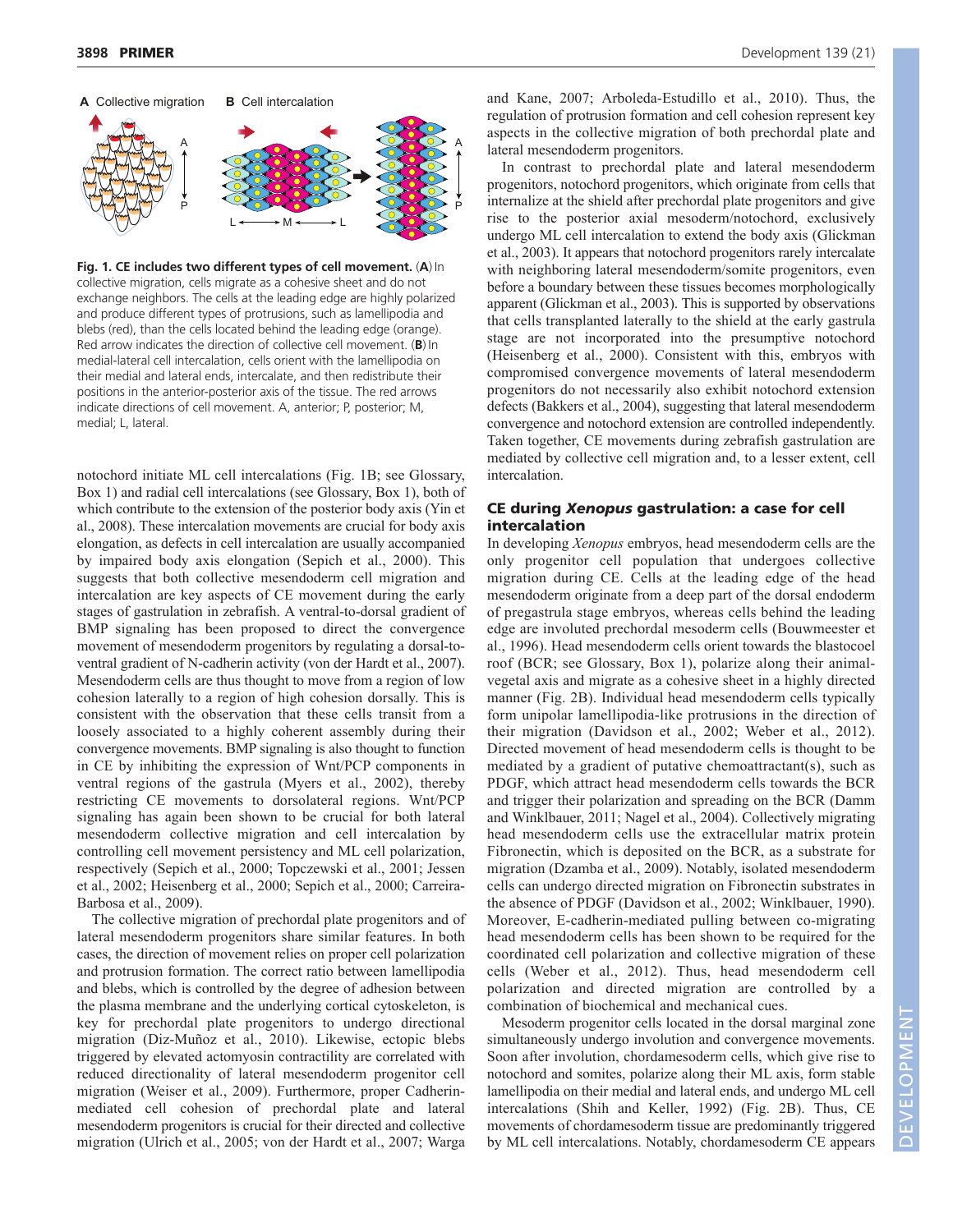to be a cell/tissue-autonomous morphogenetic process, as isolated chordamesoderm tissues can undergo CE movements in the absence of external substrates (Keller and Danilchik, 1988). Wnt/PCP signaling is required for elongation and polarization of chordamesoderm cells, and disrupted chordamesoderm cell elongation/polarization due to reduced or elevated Wnt/PCP signaling activity leads to impaired CE movements (Wallingford et al., 2000) (reviewed by Skoglund and Keller, 2010). Wnt/PCPdefective, non-polarized chordamesoderm cells are unable to intercalate with properly polarized cells (Kinoshita et al., 2003), suggesting that ML cell polarization is a prerequisite for undergoing cell intercalation. Although Wnt/PCP signaling is required for both polarization and elongation of chordamesoderm cells, elongation and polarization are independently regulated processes, as only cell elongation, but not polarization, is compromised if the downstream Wnt/PCP effector Fritz is abrogated (Kim et al., 2010). Wnt/PCP is also thought to function in chordamesoderm cell elongation by controlling actomyosin contraction (Kim and Davidson, 2011). Besides Actin and Myosin II, microtubule polarity has also been proposed to be crucial for chordamesoderm cell elongation independently of Wnt/PCP signaling (Shindo et al., 2008).

Cell-matrix adhesion between chordamesoderm cells and the BCR plays a crucial role in regulating mechanical features of chordamesoderm CE. Fibronectin deposition on the BCR surface is required for proper CE movements of chordamesoderm cells, and inhibition of Fibronectin assembly via disruption of Integrin binding to Fibronectin in chordamesoderm cells interferes with chordamesoderm CE movements (Davidson et al., 2006). Moreover, Cadherin-mediated adhesion between BCR cells generates tissue tension that organizes Fibronectin matrix deposition on the BCR (Dzamba et al., 2009). Conversely, Integrin-mediated binding of chordamesoderm cells to Fibronectin modulates Cadherin-mediated adhesion between

#### **Box 1. Glossary**

**Blastocoel roof (BCR).** The animal pole region of the ectodermal tissue that faces the blastocoel cavity of the early *Xenopus* embryo. **Cell intercalation.** The exchange of neighbors, as observed in both mesenchymal and epithelial cells.

**Collective cell migration.** A mode of cell migration in which the cells move as a cohesive cluster and there are no neighbor exchanges involved.

**Germ ring margin.** The margin of the blastopore, where internalization occurs to produce mesoderm and endoderm progenitors.

**Germband epithelium.** A simple epithelium in the presumptive segmented trunk (the germband) of the *Drosophila* embryo during gastrulation.

**Medial-lateral (ML) cell intercalation.** Cells intercalate along the ML axis of the embryo in order to become distributed along the anterior-posterior (AP) axis of the embryo.

**Neural plate.** Part of the epiblast/ectoderm becomes fated to the future neural tube during gastrulation following neural induction.

**Planar cell polarity (PCP).** A genetic pathway originally identified in *Drosophila* epithelia. The core pathway components referred to here are Wnt11, Wnt5, Frizzled 7, Dishevelled, Vangl2, Prickle and Celsr (Flamingo). In this Primer, we have referred to PCP in terms of general pathway activities, rather than providing details of such as differences in individual pathway components.

**Radial cell intercalation.** Cells intercalate along the superficialdeep axis of the embryo in order to increase the surface area of the tissue.

chordamesoderm cells, which again is required for chordamesoderm intercalation during CE (Marsden and DeSimone, 2003). Wnt/PCP signaling also plays an important role in regulating Fibronectin fibril assembly (Dzamba et al., 2009; Goto et al., 2005), and Fibronectin-Integrin binding feeds back to modulate Wnt/PCP signaling (Davidson et al., 2006; Muñoz et al., 2006). Furthermore, signaling through Paraxial protocadherin (PAPC) has been implicated in regulating chordamesoderm CE. PAPC controls chordamesoderm cell polarization through Wnt/PCP-dependent and -independent mechanisms (Unterseher et al., 2004; Schambony and Wedlich, 2007; Wang et al., 2008) and modulates chordamesoderm cellcell adhesion by regulating the activity of C-cadherin (Chen and Gumbiner, 2006). However, evidence for C-cadherin directly controlling chordamesoderm CE is still lacking.

Other than chordamesoderm, the neural plate (see Glossary, Box 1) also undergoes CE by narrowing along its ML axis and extending along its AP axis during gastrulation/neurulation. In *Xenopus*, the neural plate consists of two cell layers – a superficial layer of epithelial cells and a deep layer of mesenchymal cells. Neural plate CE has been shown to be independent of chordamesoderm CE and appears to be triggered by ML intercalations of cells within the mesenchymal cell layer of the neural plate (Elul et al., 1997). Moreover, cells within the mesenchymal layer of the neural plate exhibit monopolar protrusive activity directed towards the boundary between neural plate midline cells (notoplate) and cells in more lateral regions of the neural plate. This process, termed boundary capture, has been suggested as a force-generating mechanism for lateral mesenchymal neural plate cells to undergo CE (Elul and Keller, 2000). As in chordamesoderm, Wnt/PCP signaling is required for cell intercalation during neural plate CE (Wallingford and Harland, 2002). In addition, Myosin II has been shown to mediate cell protrusion formation in the notochord (Skoglund et al., 2008) and cell shape changes in neural plate mesenchymal cells independently of Wnt/PCP signaling (Rolo et al., 2009).

# **CE as a general strategy for body axis elongation**

The molecular and cellular basis of CE was originally addressed by studying the behavior of mesenchymal cells in body axis elongation during *Xenopus* and zebrafish gastrulation, as discussed above. However, there is mounting evidence to suggest that CE represents a common process that mediates body axis elongation in other vertebrate and invertebrate species.

## **Cell intercalations trigger germband extension during gastrulation in** *Drosophila*

During gastrulation in *Drosophila*, the germband epithelium (see Glossary, Box 1) narrows along its dorsal-ventral (DV) axis and extends along its AP axis, reminiscent of the CE movements that occur during vertebrate gastrulation. However, the apicobasally polarized epithelial germband employs modes of cell intercalation to drive germband extension that are considerably different from the ML cell intercalation behavior described for mesenchymal cells undergoing CE during vertebrate gastrulation (Irvine and Wieschaus, 1994). Myosin II-mediated remodeling of apical junctions is thought to constitute a key process driving the cell intercalation required for germband extension (Bertet et al., 2004; Zallen and Wieschaus, 2004). There are two principal modes of cell intercalation triggered by remodeling of apical junctions: T1-T2- T3 transitions involving four cells; and rosette formation involving 5-12 cells (Bertet et al., 2004; Blankenship et al., 2006) (Fig. 3). In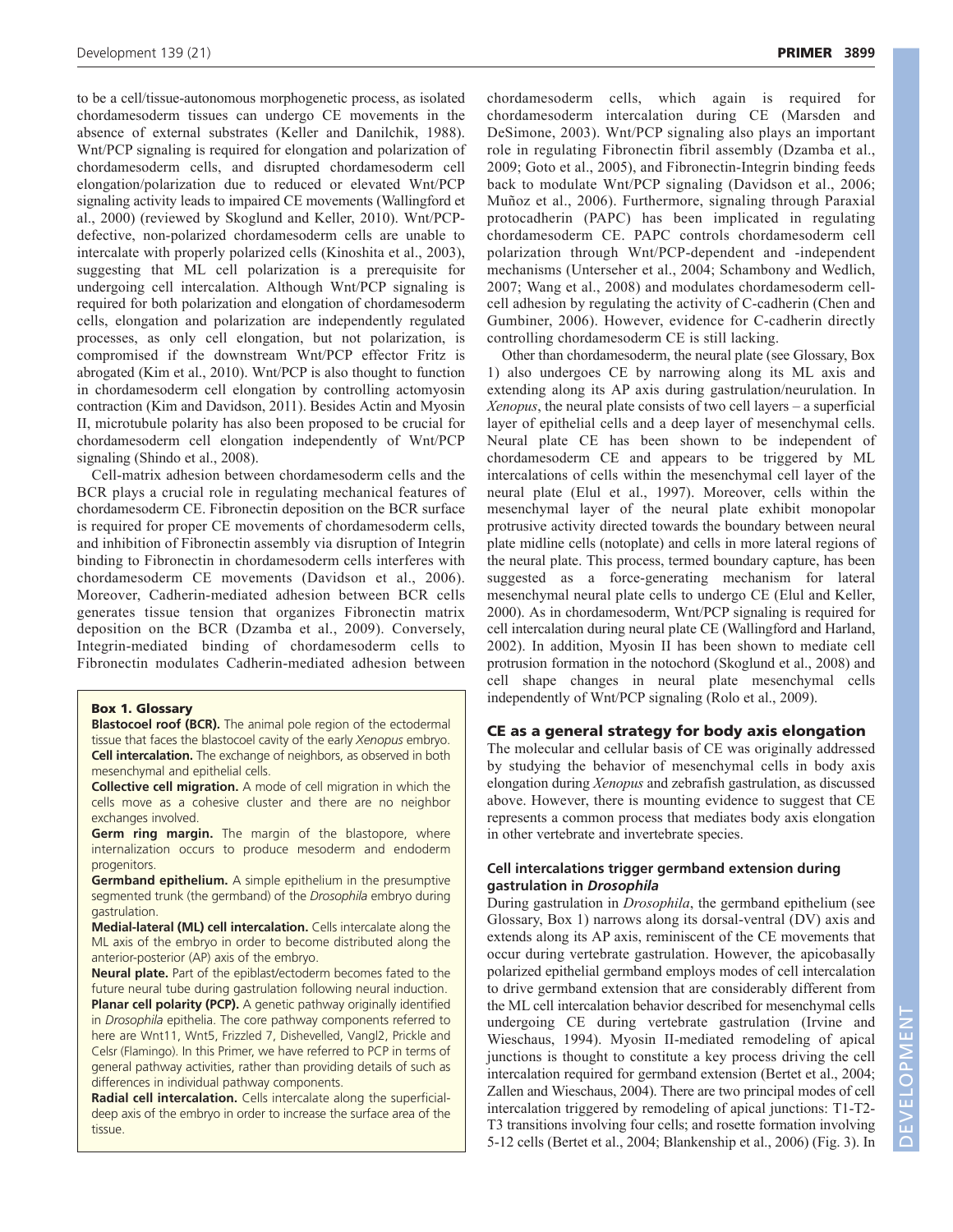

# **Fig. 2. Cell movement modes during CE in zebrafish and**

*Xenopus***.** (**A**) Schematic dorsal views of zebrafish embryos at different stages of gastrulation. At the early gastrula stage [shield stage, 6 hours postfertilization (hpf)], the first cells internalizing at the region of the shield (organizer) are prechordal plate progenitors (red), followed by progenitor cells of the forming notochord (orange). Black arrows indicate the direction of internalization of mesendoderm cells. At the mid-gastrula stage (75% epiboly, 7-8 hpf), prechordal plate progenitors undergo collective migration (white arrowhead), whereas notochord progenitors exclusively undergo ML cell intercalation (red arrows and arrowheads). At the same time, lateral mesendoderm progenitors (the presumptive somites, blue) begin convergence movement (white arrows) and undergo collective migration towards the midline. Closer to the presumptive notochord, lateral mesendoderm progenitors also initiate ML cell intercalation. By the tail bud stage, prechordal plate cells reach the head region, and the notochord extends along the AP axis. (**B**) Schematic dorsal views of *Xenopus* embryos at different stages of gastrulation. At the early gastrula stage (stage 10), deep endoderm cells (pink), together with the first internalized axial cells (red), form the head mesendoderm. The following populations of axial and paraxial cells simultaneously involute and converge (yellow arrows). At the midgastrula stage, head mesendoderm cells exclusively undergo collective migration (white arrowhead), while notochord cells undergo ML cell intercalation (red arrows and arrowheads). By the tail bud stage, prechordal plate cells migrate into the head and notochord cells distribute along the entire body axis. Anterior is to the top.

both of these processes, Myosin II-mediated tension at junctions preferentially oriented along the DV axis between either a pair (in the case of the T1-T2-T3 transition) or a group of cells (in the case of rosette formation) leads to a shortening of these junctions (T1T2 transition, rosette formation), followed by the formation of a new junction along the AP axis (T2-T3 transition, rosette resolving), thus triggering germband extension. Shortening of the junctions along the DV axis (DV junctions) is enhanced by a positive-feedback loop in which the force generated by actomyosin-mediated junctional contraction leads to recruitment of more Myosin II to this junction (Fernandez-Gonzalez et al., 2009). More recently, pulsatile contractions of an apical actomyosin web in epithelial germband cells has been proposed to trigger the shortening of the DV junctions, while Myosin II accumulation at the shortening DV junctions is predominantly required for stabilizing them (Rauzi et al., 2010). Moreover, endocytosis and recycling of E-cadherin at the DV junctions is required for their Myosin II-mediated shortening (Levayer et al., 2011). Thus, the coordinated activities of actomyosin contractility and cell-cell adhesion mediate the junctional remodeling underlying the cell intercalations that trigger *Drosophila* germband extension (Simões et al., 2010; Tamada et al., 2012).

# **Collective cell migration and intercalation drive streak formation in chick**

Prior to gastrulation in chick, global cell flows within the epithelial epiblast cell layer have been associated with positioning of the forming primitive streak (Cui et al., 2005). Epiblast cells are thought to function in this process by undergoing cell intercalations, reminiscent of CE, that contribute to the elongation of the primitive streak (Lawson and Schoenwolf, 2001; Voiculescu et al., 2007). Once the streak is formed, body axis elongation is driven by regression of the embryonic organizer (Hensen's node) during gastrulation. Importantly, abrogation of core PCP genes leads to defects in epiblast cell intercalations and primitive streak formation (Voiculescu et al., 2007), suggesting that Wnt/PCPdependent epiblast cell intercalations drive primitive streak formation. However, other studies showing that abrogation of core PCP genes does not inhibit primitive streak formation but instead causes shortening of the body axis during gastrulation (Chuai et al., 2006), have challenged this view. Primitive streak formation has also been suggested to be triggered by the collective migration of epiblast cells, which are directed by chemoattractants and/or repellents expressed within the streak (Vasiev et al., 2010). Prime candidates for such chemoattractants and repellents are the fibroblast growth factors (FGFs), which are expressed within the primitive streak and required for collective migration of epiblast cells (Chuai et al., 2006). Taken together, primitive streak formation during chick gastrulation appears to be driven by a combination of epiblast cell intercalation and collective migration, which depend on Wnt/PCP-mediated cell polarization and/or FGFguided directional migration.

# **Cell intercalation mediates CE in the mouse notochord/neural plate**

In contrast to zebrafish and *Xenopus*, there is little evidence that convergence movement of lateral/somitic mesoderm progenitor cells contributes to body axis elongation in mice. Consistent with this, there is no obvious lateral expansion of the somites in Wnt/PCP-deficient mice (Ybot-Gonzalez et al., 2007; Wang et al., 2006), whereas the somites in Wnt/PCP-defective zebrafish embryos (e.g. *vangl2* mutants) become laterally expanded as a result of the defective convergence movement of mesoderm/somite progenitors (Jessen et al., 2002; Topczewski et al., 2001). However, in mouse, axial notochord progenitors undergo CE movements to trigger notochord elongation by cell intercalations (Yamanaka et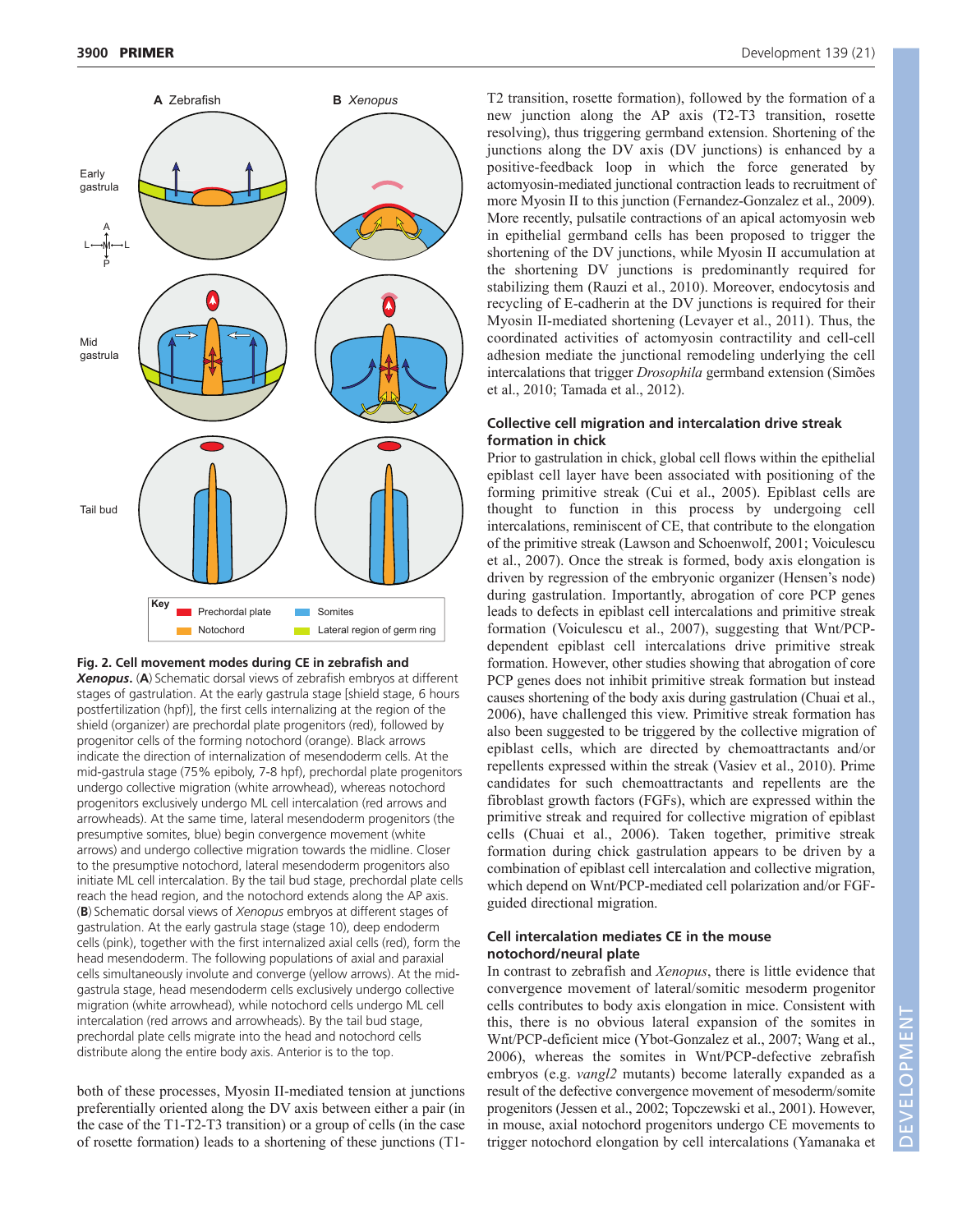#### **A** T1-T2-T3 transition



**Fig. 3. Cell rearrangement and junctional remodeling during CE in** *Drosophila***.** The germband narrows along the DV axis and extends along the AP axis. T1-T2-T3 transitions (**A**) involve four cells, whereas rosette formation (**B**) involves 5-12 cells. In both processes, at Myosin IIpositive boundaries (red) apical junctions shrink along the DV axis and thus two cells (yellow and green) meet at the vertex of a forming rosette along with neighboring cells (white). Then, new apical junctions form at new boundaries (blue) and expand along the AP axis, thus distributing the white cells anteriorly or posteriorly. Therefore, these processes contribute to the elongation of the germband.

al., 2007; Yen et al., 2009). Similar to notochord progenitors, epithelial cells in the mouse neural plate also undergo CE before the onset of neurulation, and this process is disrupted in Wnt/PCP mutants (Ybot-Gonzalez et al., 2007). Defects in neural plate CE lead to failure in neural tube closure, reminiscent of phenotypes associated with craniorachischisis in humans (reviewed by Copp and Greene, 2010). It is still unclear whether CE defects in notochord progenitor cells secondarily affect CE in overlying neuroepithelial cells or whether CE movements in these two tissues are independently regulated. Recent work suggests that PCPmediated midline convergence and bending of the neural plate at early stages of neural tube closure is largely independent of the underlying notochord (Nishimura et al., 2012).

#### **Conserved and divergent mechanisms of CE**

In this section we discuss the extent to which the key mechanisms underlying CE are conserved and how they are implemented among different species.

## **Cell polarization**

Wnt/PCP signaling is thought to play a key role in cell polarization during CE (reviewed by Gray et al., 2011). However, despite its requirement for cell polarization during CE in vertebrate gastrulation, there is no direct evidence yet that Wnt/PCP signaling directly polarizes cells in this process. Instead, both prechordal plate and lateral mesendoderm progenitors in zebrafish might be polarized by other factors, such as downstream target genes of the transcription activator Stat3 (Yamashita et al., 2002; Miyagi et al., 2004), as abrogation of *stat3* causes non-cell-autonomous defects in prechordal plate/lateral mesendoderm cell polarization and collective migration.

In contrast to the situation in vertebrate gastrulation, cell polarization and CE of epithelial cells during *Drosophila* germband extension have been proposed to be independent of Wnt-Frizzled/PCP signaling (Zallen and Wieschaus, 2004). Interestingly, PCP during germband extension has been shown to be controlled by pair-rule segmentation genes that are expressed in DV stripes along the AP axis of the germband (Zallen and Wieschaus, 2004). This points to the possibility that, analogous to the situation in the *Drosophila* germband, borders between different regions and tissues along the AP axis in the vertebrate gastrula are involved in mesoderm progenitor cell polarization, regardless of whether those processes are Wnt/PCP dependent or independent. This notion is also supported by observations in gastrulating *Xenopus* embryos showing that an AP gradient of Nodal/Transforming growth factor  $\beta$  (TGF $\beta$ ) signaling activity triggers mesoderm cell polarization and CE in isolated animal cap explants (Ninomiya et al., 2004). The border between the prechordal plate and notochord is one possible region of polarizing activity, although very little is known about the cellular composition of this area. In zebrafish, the prechordal plate-notochord border is populated by posterior prechordal plate cells (Kai et al., 2008), in *Xenopus* by non-polar cells (Weber et al., 2012), and in mouse embryos by the anterior head process (Yamanaka et al., 2007). It remains to be elucidated whether these different, as yet uncharacterized, cell populations play a role in establishing cell polarization during CE.

#### **Oriented cell division**

During zebrafish CE, cells in the dorsal epiblast, which comprises the presumptive neural plate, preferentially divide along the AP axis (Gong et al., 2004; Quesada-Hernández et al., 2010). Similarly, oriented cell divisions occur at the midline during chick streak formation (Wei and Mikawa, 2000) and during *Drosophila* germband extension (da Silva and Vincent, 2007). Whereas Wnt/PCP signaling plays a pivotal role in regulating oriented cell division in zebrafish (Gong et al., 2004; Quesada-Hernández et al., 2010), abrogation of PCP signaling has little influence on germband extension in *Drosophila* (da Silva and Vincent, 2007). Oriented cell divisions have been proposed to contribute to tissue elongation in both vertebrates and invertebrates, but direct experimental evidence to support this claim is still awaited (Quesada-Hernández et al., 2010; Voiculescu et al., 2007; da Silva and Vincent, 2007).

**Coordinating collective cell migration and cell intercalation** During zebrafish gastrulation, lateral mesendoderm progenitors simultaneously undergo collective migration and cell intercalations. How these cells coordinate collective migration with cell intercalation is not known. However, there are several features of lateral mesendoderm progenitors that distinguish them from cells undergoing either collective migration or intercalation alone. First, the microtubule-organizing center (MTOC) is positioned in posterior-medial regions of these cells, and not along the axis of cell migration as described for other cell types undergoing directed migration (Sepich et al., 2011). Second, the localization of core Wnt/PCP components at the anterior and posterior sides of these cells does not correlate with their ML elongation and polarization (Yin et al., 2008). This differs from the situation observed, for example, in *Drosophila* epithelial cells, where core PCP components typically co-localize with the axis of cell polarization. How this discrepancy between MTOC and Wnt/PCP component localization and cell polarization relates to the ability of lateral mesoderm progenitors to undergo both collective migration and cell intercalation remains to be answered.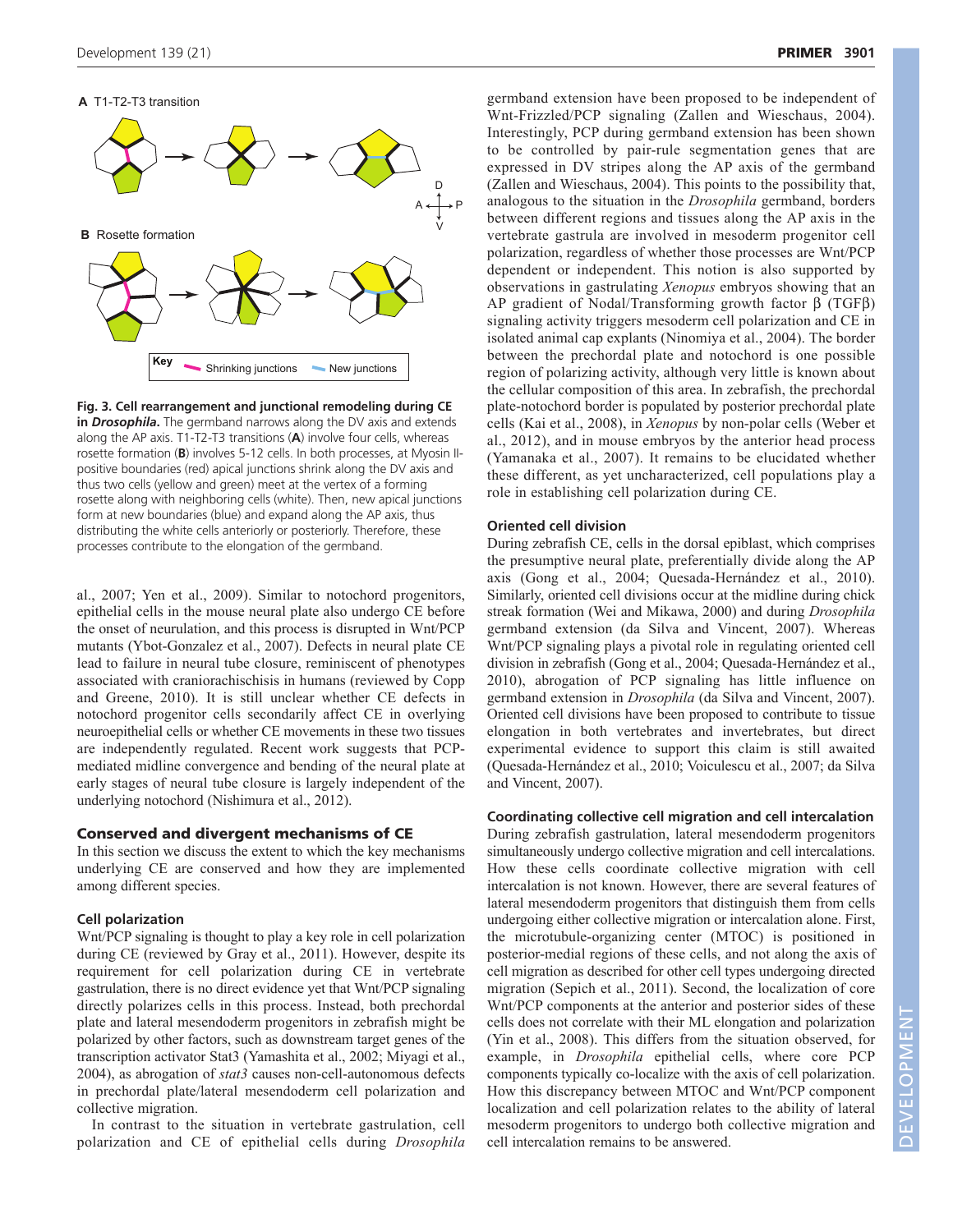# **Cell intercalations: junctional remodeling versus ML cell intercalation behavior**

During CE, cells rearrange by ML cell intercalation behavior or junctional remodeling. ML cell intercalation behavior is typically observed in mesenchymal cells and involves polarized protrusive activities of the intercalating cells, whereas junctional remodeling occurs in epithelial cells. The main difference between ML cell intercalation behavior and junctional remodeling is the type of cellular interactions driving these processes. ML cell intercalation is mediated by cells dynamically interacting with each other and with their substrate, which is typically formed by extracellular matrix components. By contrast, junctional remodeling describes the process whereby apical junctions shrink and expand, thereby changing the shape, size and position of the apex of epithelial cells. Thus, junctional remodeling causes changes in the structure of the apical surface of epithelial cells, which is thought to drive changes in the position of epithelial cells relative to each other, whereas cell intercalations between mesenchymal cells involve changes at cellcell and cell-matrix contact sites.

However, this view is challenged by observations that ML cell intercalation behavior can also proceed in the absence of substrate adhesion (Keller and Danilchik, 1988) and that interaction of epithelial cells on their basal side with the underlying matrix can play a crucial role in epithelial morphogenesis (Vasilyev et al., 2009; Haigo and Bilder, 2011). Future studies that address the specific functions of cell-cell versus cell-substrate interaction in ML cell intercalation behavior and junctional remodeling will be needed to elucidate the differences in CE between mesenchymal and epithelial cells.

# **What has been learned from studies of CE movements?**

The basic cellular processes underlying CE were originally described in *Xenopus* gastrulation. Subsequent genetic and molecular studies in *Xenopus* and zebrafish have shown how this process contributes to axis elongation in these organisms. In particular, such studies have dissected the regulation and function of PCP in CE. The identification of Wnt/PCP signaling as a key pathway required for collective cell migration and intercalation underlying CE during vertebrate gastrulation suggested a general molecular and cellular mechanism linking cell polarization to body axis elongation (reviewed by Gray et al., 2011). Subsequent studies have shown that these mechanisms are also key to other morphogenetic processes, such as elongation of the cochlear tube (Wang et al., 2005), jaw cartilage (Topczewski et al., 2001) and limb cartilage (Gao et al., 2011). However, it remains unclear to what extent Wnt/PCP-dependent CE contributes to elongation of these tissues. Wnt/PCP signaling is also involved in controlling processes other than cell polarization, such as cilia orientation. Whether and how these Wnt/PCP-dependent processes function in the CE that mediates body axis elongation during gastrulation remains to be elucidated.

# **Conclusions**

CE is a complex process that involves the integration of collective migration and cell intercalation. Despite differences in the molecular and cellular regulation of CE between species, there appears to be a common set of core cellular processes, such as cell polarization, actomyosin contraction and cell adhesion dynamics, by which CE is achieved in the various contexts. Questions remain as to the instructive signals and cues that polarize cells undergoing cell intercalation and collective cell migration during CE. Future studies to identify these signals and elucidate their roles in the core cellular processes underlying CE will unravel the basic principles by which CE functions in development.

#### **Acknowledgements**

We apologize to those whose work could not be cited directly owing to space constraints.

#### **Funding**

M.T. is supported by the UK Medical Research Council (MRC) and Royal Society and C.-P.H. by the Fonds zur Förderung der wissenschaftlichen Forschung (FWF), Deutsche Forschungsgemeinschaft (DFG) and Institute of Science and Technology Austria.

#### **Competing interests statement**

The authors declare no competing financial interests.

#### **References**

- **Arboleda-Estudillo, Y., Krieg, M., Stühmer, J., Licata, N. A., Muller, D. J. and Heisenberg, C. P.** (2010). Movement directionality in collective migration of germ layer progenitors. *Curr. Biol.* **20**, 161-169.
- **Bakkers, J., Kramer, C., Pothof, J., Quaedvlieg, N. E., Spaink, H. P. and** Hammerschmidt, M. (2004). Has2 is required upstream of Rac1 to govern dorsal migration of lateral cells during zebrafish gastrulation. *Development* **131**, 525-537.
- **Bertet, C., Sulak, L. and Lecuit, T.** (2004). Myosin-dependent junction remodelling controls planar cell intercalation and axis elongation. *Nature* **429**, 667-671.
- **Blankenship, J. T., Backovic, S. T., Sanny, J. S., Weitz, O. and Zallen, J. A.** (2006). Multicellular rosette formation links planar cell polarity to tissue morphogenesis. *Dev. Cell* **11**, 459-470.
- **Bouwmeester, T., Kim, S., Sasai, Y., Lu, B. and De Robertis, E. M.** (1996). Cerberus is a head-inducing secreted factor expressed in the anterior endoderm of Spemann's organizer. *Nature* **382**, 595-601.
- **Carreira-Barbosa, F., Kajita, M., Morel, V., Wada, H., Okamoto, H., Martinez Arias, A., Fujita, Y., Wilson, S. W. and Tada, M.** (2009). Flamingo regulates epiboly and convergence/extension movements through cell cohesive and signalling functions during zebrafish gastrulation. *Development* **136**, 383-392.
- **Chen, X. and Gumbiner, B. M.** (2006). Paraxial protocadherin mediates cell sorting and tissue morphogenesis by regulating C-cadherin adhesion activity. *J. Cell Biol.* **174**, 301-313.
- **Chuai, M., Zeng, W., Yang, X., Boychenko, V., Glazier, J. A. and Weijer, C. J.** (2006). Cell movement during chick primitive streak formation. *Dev. Biol.* **296**, 137-149.
- **Copp, A. J. and Greene, N. D.** (2010). Genetics and development of neural tube defects. *J. Pathol.* **220**, 217-230.
- **Cui, C., Yang, X., Chuai, M., Glazier, J. A. and Weijer, C. J.** (2005). Analysis of tissue flow patterns during primitive streak formation in the chick embryo. *Dev. Biol.* **284**, 37-47.
- **da Silva, S. M. and Vincent, J. P.** (2007). Oriented cell divisions in the extending germband of Drosophila. *Development* **134**, 3049-3054.
- **Damm, E. W. and Winklbauer, R.** (2011). PDGF-A controls mesoderm cell orientation and radial intercalation during Xenopus gastrulation. *Development* **138**, 565-575.
- **Davidson, L. A., Hoffstrom, B. G., Keller, R. and DeSimone, D. W.** (2002). Mesendoderm extension and mantle closure in Xenopus laevis gastrulation: combined roles for integrin alpha(5)beta(1), fibronectin, and tissue geometry. *Dev. Biol.* **242**, 109-129.
- **Davidson, L. A., Marsden, M., Keller, R. and Desimone, D. W.** (2006). Integrin alpha5beta1 and fibronectin regulate polarized cell protrusions required for Xenopus convergence and extension. *Curr. Biol.* **16**, 833-844.
- **Diz-Muñoz, A., Krieg, M., Bergert, M., Ibarlucea-Benitez, I., Muller, D. J.,** Paluch, E. and Heisenberg, C. P. (2010). Control of directed cell migration in vivo by membrane-to-cortex attachment. *PLoS Biol.* **8**, e1000544.
- **Dzamba, B. J., Jakab, K. R., Marsden, M., Schwartz, M. A. and DeSimone, D. W.** (2009). Cadherin adhesion, tissue tension, and noncanonical Wnt signaling regulate fibronectin matrix organization. *Dev. Cell* **16**, 421-432.
- **Elul, T. and Keller, R.** (2000). Monopolar protrusive activity: a new morphogenic cell behavior in the neural plate dependent on vertical interactions with the mesoderm in Xenopus*. Dev. Biol.* **224**, 3-19.
- **Elul, T., Koehl, M. A. and Keller, R.** (1997). Cellular mechanism underlying neural convergent extension in *Xenopus* laevis embryos. *Dev. Biol.* **191**, 243-258.
- **Fernandez-Gonzalez, R., Simoes, S. M., Röper, J. C., Eaton, S. and Zallen, J. A.** (2009). Myosin II dynamics are regulated by tension in intercalating cells. *Dev. Cell* **17**, 736-743.
- **Friedl, P. and Gilmour, D.** (2009). Collective cell migration in morphogenesis, regeneration and cancer. *Nat. Rev. Mol. Cell Biol.* **10**, 445-457.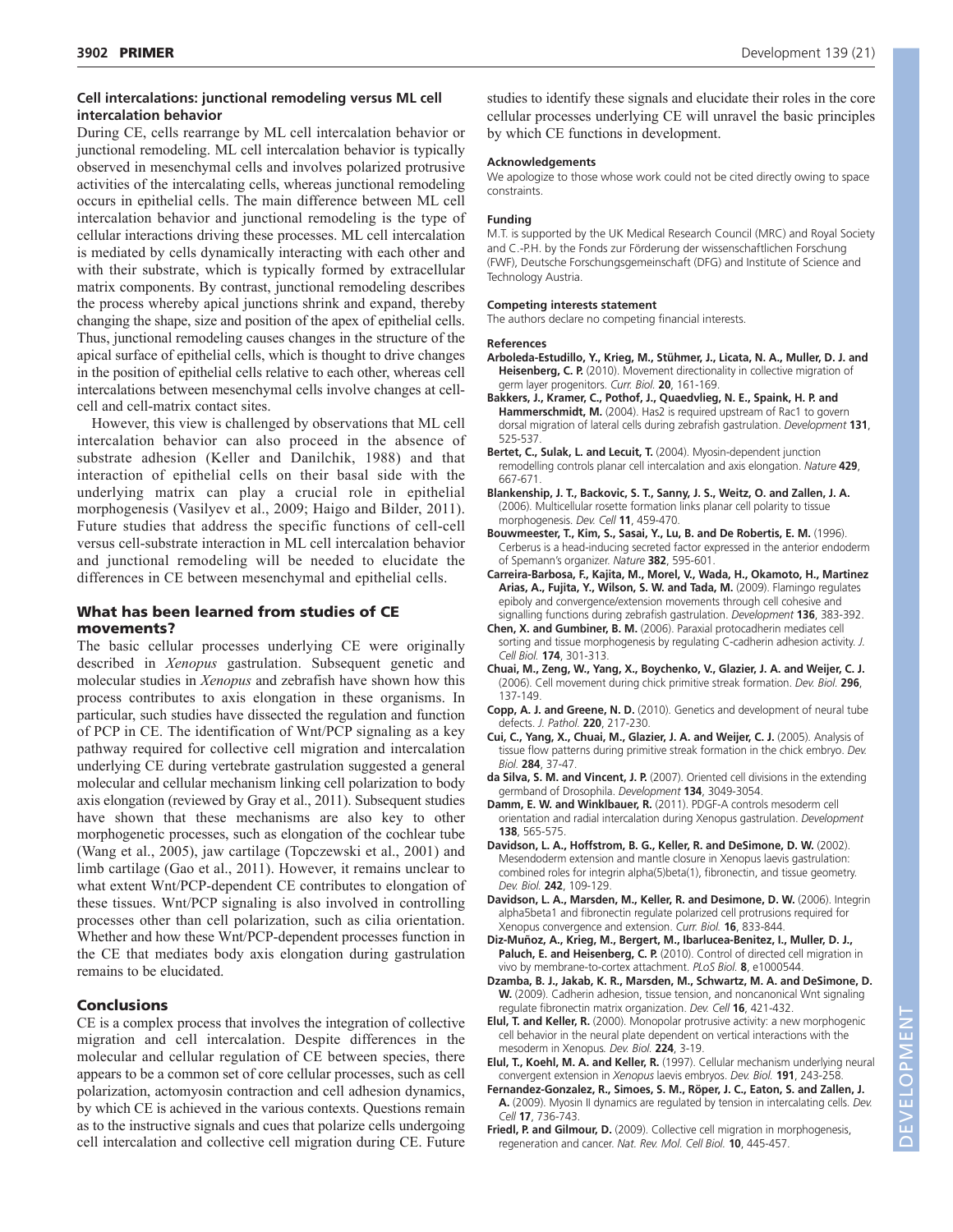**Gao, B., Song, H., Bishop, K., Elliot, G., Garrett, L., English, M. A., Andre, P., Robinson, J., Sood, R., Minami, Y. et al.** (2011). Wnt signaling gradients establish planar cell polarity by inducing Vangl2 phosphorylation through Ror2. *Dev. Cell* **20**, 163-176.

**Glickman, N. S., Kimmel, C. B., Jones, M. A. and Adams, R. J.** (2003). Shaping the zebrafish notochord. *Development* **130**, 873-887.

**Gong, Y., Mo, C. and Fraser, S. E.** (2004). Planar cell polarity signalling controls cell division orientation during zebrafish gastrulation. *Nature* **430**, 689-693.

**Goto, T., Davidson, L., Asashima, M. and Keller, R.** (2005). Planar cell polarity genes regulate polarized extracellular matrix deposition during frog gastrulation. *Curr. Biol.* **15**, 787-793.

**Gray, R. S., Roszko, I. and Solnica-Krezel, L.** (2011). Planar cell polarity: coordinating morphogenetic cell behaviors with embryonic polarity. *Dev. Cell* **21**, 120-133.

**Haigo, S. L. and Bilder, D.** (2011). Global tissue revolutions in a morphogenetic movement controlling elongation. *Science* **331**, 1071-1074.

**Heisenberg, C. P., Tada, M., Rauch, G. J., Saúde, L., Concha, M. L., Geisler, R., Stemple, D. L., Smith, J. C. and Wilson, S. W.** (2000). Silberblick/Wnt11 mediates convergent extension movements during zebrafish gastrulation. *Nature* **405**, 76-81.

**Irvine, K. D. and Wieschaus, E.** (1994). Cell intercalation during Drosophila germband extension and its regulation by pair-rule segmentation genes. *Development* **120**, 827-841.

**Jessen, J. R., Topczewski, J., Bingham, S., Sepich, D. S., Marlow, F., Chandrasekhar, A. and Solnica-Krezel, L.** (2002). Zebrafish trilobite identifies new roles for Strabismus in gastrulation and neuronal movements. *Nat. Cell Biol.* **4**, 610-615.

**Kai, M., Heisenberg, C. P. and Tada, M.** (2008). Sphingosine-1-phosphate receptors regulate individual cell behaviours underlying the directed migration of prechordal plate progenitor cells during zebrafish gastrulation. *Development* **135**, 3043-3051.

**Keller, R. and Danilchik, M.** (1988). Regional expression, pattern and timing of convergence and extension during gastrulation of *Xenopus* laevis. *Development* **103**, 193-209.

**Keller, R., Davidson, L., Edlund, A., Elul, T., Ezin, M., Shook, D. and Skoglund, P.** (2000). Mechanisms of convergence and extension by cell intercalation. *Philos. Trans. R. Soc. Lond. B Biol. Sci.* **355**, 897-922.

**Kim, H. Y. and Davidson, L. A.** (2011). Punctuated actin contractions during convergent extension and their permissive regulation by the non-canonical Wntsignaling pathway. *J. Cell Sci.* **124**, 635-646.

**Kim, S. K., Shindo, A., Park, T. J., Oh, E. C., Ghosh, S., Gray, R. S., Lewis, R. A., Johnson, C. A., Attie-Bittach, T., Katsanis, N. et al.** (2010). Planar cell polarity acts through septins to control collective cell movement and ciliogenesis. *Science* **329**, 1337-1340.

**Kinoshita, N., Iioka, H., Miyakoshi, A. and Ueno, N.** (2003). PKC delta is essential for Dishevelled function in a noncanonical Wnt pathway that regulates *Xenopus* convergent extension movements. *Genes Dev.* **17**, 1663-1676.

**Lawson, A. and Schoenwolf, G. C.** (2001). Cell populations and morphogenetic movements underlying formation of the avian primitive streak and organizer. *Genesis* **29**, 188-195.

**Levayer, R., Pelissier-Monier, A. and Lecuit, T.** (2011). Spatial regulation of Dia and Myosin-II by RhoGEF2 controls initiation of E-cadherin endocytosis during epithelial morphogenesis. *Nat. Cell Biol.* **13**, 529-540.

**Marsden, M. and DeSimone, D. W.** (2003). Integrin-ECM interactions regulate cadherin-dependent cell adhesion and are required for convergent extension in Xenopus*. Curr. Biol.* **13**, 1182-1191.

**Miyagi, C., Yamashita, S., Ohba, Y., Yoshizaki, H., Matsuda, M. and Hirano, T.** (2004). STAT3 non cell-autonomously controls planar cell polarity during zebrafish convergence and extension. *J. Cell Biol.* **166**, 975-981.

**Montero, J. A., Kilian, B., Chan, J., Bayliss, P. E. and Heisenberg, C. P.** (2003). Phosphoinositide 3-kinase is required for process outgrowth and cell polarization of gastrulating mesendodermal cells. *Curr. Biol.* **13**, 1279-1289.

**Muñoz, R., Moreno, M., Oliva, C., Orbenes, C. and Larraín, J.** (2006). Syndecan-4 regulates non-canonical Wnt signalling and is essential for convergent and extension movements in *Xenopus* embryos. *Nat. Cell Biol.* **8**, 492-500.

**Myers, D. C., Sepich, D. S. and Solnica-Krezel, L.** (2002). Bmp activity gradient regulates convergent extension during zebrafish gastrulation. *Dev. Biol.* **243**, 81- 98.

**Nagel, M., Tahinci, E., Symes, K. and Winklbauer, R.** (2004). Guidance of mesoderm cell migration in the *Xenopus* gastrula requires PDGF signaling. *Development* **131**, 2727-2736.

**Ninomiya, H., Elinson, R. P. and Winklbauer, R.** (2004). Antero-posterior tissue polarity links mesoderm convergent extension to axial patterning. *Nature* **430**, 364-367.

**Nishimura, T., Honda, H. and Takeichi, M.** (2012). Planar cell polarity links axes of spatial dynamics in neural-tube closure. *Cell* **149**, 1084-1097.

**Quesada-Hernández, E., Caneparo, L., Schneider, S., Winkler, S., Liebling, M., Fraser, S. E. and Heisenberg, C. P.** (2010). Stereotypical cell division

orientation controls neural rod midline formation in zebrafish. *Curr. Biol.* **20**, 1966-1972.

**Rauzi, M., Lenne, P. F. and Lecuit, T.** (2010). Planar polarized actomyosin contractile flows control epithelial junction remodelling. *Nature* **468**, 1110- 1114.

**Rolo, A., Skoglund, P. and Keller, R.** (2009). Morphogenetic movements driving neural tube closure in *Xenopus* require myosin IIB. *Dev. Biol.* **327**, 327-338.

**Schambony, A. and Wedlich, D.** (2007). Wnt-5A/Ror2 regulate expression of XPAPC through an alternative noncanonical signaling pathway. *Dev. Cell* **12**, 779-792.

**Sepich, D. S., Myers, D. C., Short, R., Topczewski, J., Marlow, F. and Solnica-Krezel, L.** (2000). Role of the zebrafish trilobite locus in gastrulation movements of convergence and extension. *Genesis* **27**, 159-173.

**Sepich, D. S., Calmelet, C., Kiskowski, M. and Solnica-Krezel, L.** (2005). Initiation of convergence and extension movements of lateral mesoderm during zebrafish gastrulation. *Dev. Dyn.* **234**, 279-292.

**Sepich, D. S., Usmani, M., Pawlicki, S. and Solnica-Krezel, L.** (2011). Wnt/PCP signaling controls intracellular position of MTOCs during gastrulation convergence and extension movements. *Development* **138**, 543-552.

**Shih, J. and Keller, R.** (1992). Cell motility driving mediolateral intercalation in explants of *Xenopus* laevis. *Development* **116**, 901-914.

**Shindo, A., Yamamoto, T. S. and Ueno, N.** (2008). Coordination of cell polarity during *Xenopus* gastrulation. *PLoS ONE* **3**, e1600.

**Simões, S. M., Blankenship, J. T., Weitz, O., Farrell, D. L., Tamada, M., Fernandez-Gonzalez, R. and Zallen, J. A.** (2010). Rho-kinase directs Bazooka/Par-3 planar polarity during Drosophila axis elongation. *Dev. Cell* **19**, 377-388.

**Skoglund, P. and Keller, R.** (2010). Integration of planar cell polarity and ECM signaling in elongation of the vertebrate body plan. *Curr. Opin. Cell Biol.* **22**, 589-596.

**Skoglund, P., Rolo, A., Chen, X., Gumbiner, B. M. and Keller, R.** (2008). Convergence and extension at gastrulation require a myosin IIB-dependent cortical actin network. *Development* **135**, 2435-2444.

**Tamada, M., Farrell, D. L. and Zallen, J. A.** (2012). Abl regulates planar polarized junctional dynamics through β-catenin tyrosine phosphorylation. Dev. *Cell* **22**, 309-319.

**Topczewski, J., Sepich, D. S., Myers, D. C., Walker, C., Amores, A., Lele, Z., Hammerschmidt, M., Postlethwait, J. and Solnica-Krezel, L.** (2001). The zebrafish glypican knypek controls cell polarity during gastrulation movements of convergent extension. *Dev. Cell* **1**, 251-264.

**Ulrich, F., Krieg, M., Schötz, E. M., Link, V., Castanon, I., Schnabel, V., Taubenberger, A., Mueller, D., Puech, P. H. and Heisenberg, C. P.** (2005). Wnt11 functions in gastrulation by controlling cell cohesion through Rab5c and E-cadherin. *Dev. Cell* **9**, 555-564.

**Unterseher, F., Hefele, J. A., Giehl, K., De Robertis, E. M., Wedlich, D. and Schambony, A.** (2004). Paraxial protocadherin coordinates cell polarity during convergent extension via Rho A and JNK. *EMBO J.* **23**, 3259-3269.

**Vasiev, B., Balter, A., Chaplain, M., Glazier, J. A. and Weijer, C. J.** (2010). Modeling gastrulation in the chick embryo: formation of the primitive streak. *PLoS ONE* **5**, e10571.

**Vasilyev, A., Liu, Y., Mudumana, S., Mangos, S., Lam, P.-Y., Majumdar, A., Zhao, J., Poon, K.-L., Kondrychyn, I., Korzh, V. et al.** (2009). Collective cell migration drives morphogenesis of the kidney nephron. *PLoS Biol.* **7**, e9.

**Voiculescu, O., Bertocchini, F., Wolpert, L., Keller, R. E. and Stern, C. D.** (2007). The amniote primitive streak is defined by epithelial cell intercalation before gastrulation. *Nature* **449**, 1049-1052.

**von der Hardt, S., Bakkers, J., Inbal, A., Carvalho, L., Solnica-Krezel, L., Heisenberg, C. P. and Hammerschmidt, M.** (2007). The Bmp gradient of the zebrafish gastrula guides migrating lateral cells by regulating cell-cell adhesion. *Curr. Biol.* **17**, 475-487.

**Wallingford, J. B. and Harland, R. M.** (2002). Neural tube closure requires dishevelled-dependent convergent extension of the midline. *Development* **129**, 5815-5825.

**Wallingford, J. B., Rowning, B. A., Vogeli, K. M., Rothbächer, U., Fraser, S. E. and Harland, R. M.** (2000). Dishevelled controls cell polarity during Xenopus gastrulation. *Nature* **405**, 81-85.

**Wang, J., Mark, S., Zhang, X., Qian, D., Yoo, S. J., Radde-Gallwitz, K., Zhang, Y., Lin, X., Collazo, A., Wynshaw-Boris, A. et al.** (2005). Regulation of polarized extension and planar cell polarity in the cochlea by the vertebrate PCP pathway. *Nat. Genet.* **37**, 980-985.

**Wang, J., Hamblet, N. S., Mark, S., Dickinson, M. E., Brinkman, B. C., Segil, N., Fraser, S. E., Chen, P., Wallingford, J. B. and Wynshaw-Boris, A.** (2006). Dishevelled genes mediate a conserved mammalian PCP pathway to regulate convergent extension during neurulation. *Development* **133**, 1767-1778.

**Wang, Y., Janicki, P., Köster, I., Berger, C. D., Wenzl, C., Grosshans, J. and Steinbeisser, H.** (2008). *Xenopus* Paraxial Protocadherin regulates morphogenesis by antagonizing Sprouty. *Genes Dev.* **22**, 878-883.

**Warga, R. M. and Kane, D. A.** (2007). A role for N-cadherin in mesodermal morphogenesis during gastrulation. *Dev. Biol.* **310**, 211-225.